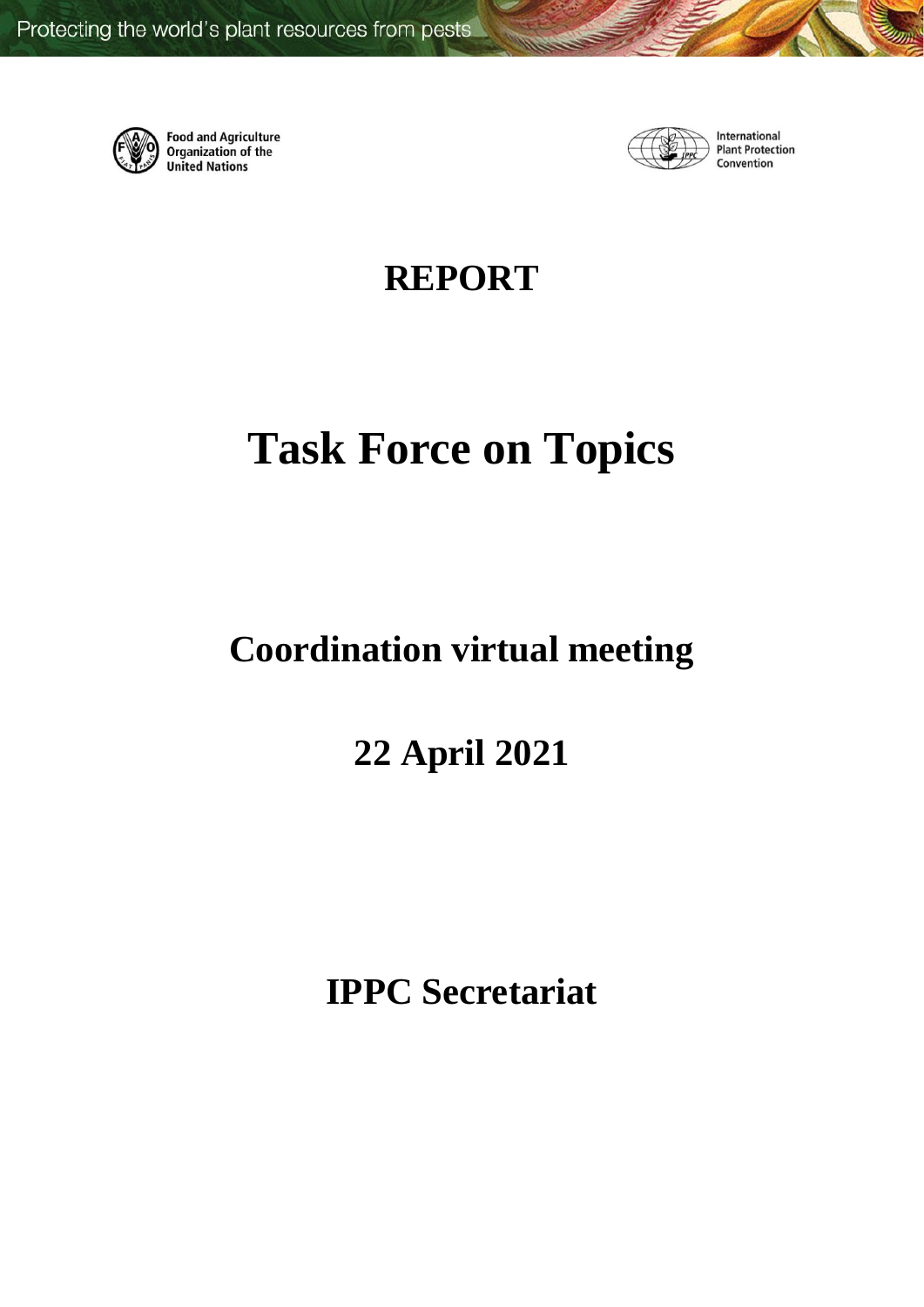IPPC Secretariat. 2021. *Report on the Coordination virtual meeting of the Task Force on Topics, 22 April 2021.* Rome. Published by FAO on behalf of the Secretariat of the International Plant Protection Convention (IPPC). 14 pages. Licence: CC BY-NC-SA 3.0 IGO.

The designations employed and the presentation of material in this information product do not imply the expression of any opinion whatsoever on the part of the Food and Agriculture Organization of the United Nations (FAO) concerning the legal or development status of any country, territory, city or area or of its authorities, or concerning the delimitation of its frontiers or boundaries. The mention of specific companies or products of manufacturers, whether or not these have been patented, does not imply that these have been endorsed or recommended by FAO in preference to others of a similar nature that are not mentioned.

The views expressed in this information product are those of the author(s) and do not necessarily reflect the views or policies of FAO.

© FAO, 2021



Some rights reserved. This work is made available under the Creative Commons Attribution-NonCommercial-ShareAlike 3.0 IGO licence (CC BY-NC-SA 3.0 IGO; [https://creativecommons.org/licenses/by-nc-sa/3.0/igo/legalcode\)](https://creativecommons.org/licenses/by-nc-sa/3.0/igo/legalcode).

Under the terms of this licence, this work may be copied, redistributed and adapted for non-commercial purposes, provided that the work is appropriately cited. In any use of this work, there should be no suggestion that FAO endorses any specific organization, products or services. The use of the FAO logo is not permitted. If the work is adapted, then it must be licensed under the same or equivalent Creative Commons licence. If a translation of this work is created, it must include the following disclaimer along with the required citation: "This translation was not created by the Food and Agriculture Organization of the United Nations (FAO). FAO is not responsible for the content or accuracy of this translation. The original English edition shall be the authoritative edition."

Disputes arising under the licence that cannot be settled amicably will be resolved by mediation and arbitration as described in Article 8 of the licence except as otherwise provided herein. The applicable mediation rules will be the mediation rules of the World Intellectual Property Organizatio[n http://www.wipo.int/amc/en/mediation/rules](http://www.wipo.int/amc/en/mediation/rules) and any arbitration will be conducted in accordance with the Arbitration Rules of the United Nations Commission on International Trade Law (UNCITRAL).

**Third-party materials**. Users wishing to reuse material from this work that is attributed to a third party, such as tables, figures or images, are responsible for determining whether permission is needed for that reuse and for obtaining permission from the copyright holder. The risk of claims resulting from infringement of any third-party-owned component in the work rests solely with the user.

Sales, rights and licensing. FAO information products are available on the FAO website [\(www.fao.org/publications\)](http://www.fao.org/publications) and can be purchased through [publications-sales@fao.org.](mailto:publications-sales@fao.org) Requests for commercial use should be submitted via: [www.fao.org/contact](http://www.fao.org/contact-us/licence-request)[us/licence-request.](http://www.fao.org/contact-us/licence-request) Queries regarding rights and licensing should be submitted to: [copyright@fao.org.](mailto:copyright@fao.org)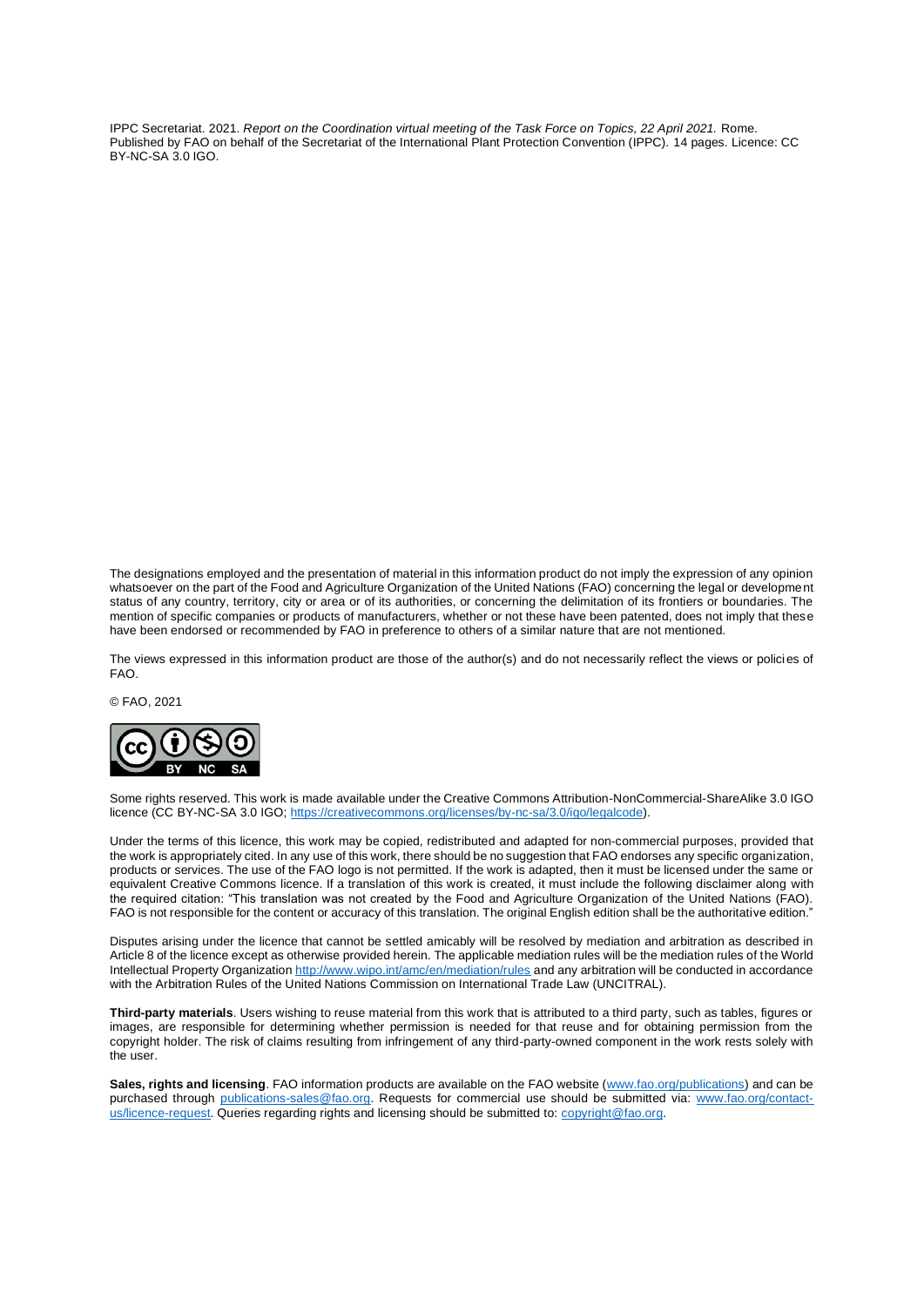#### **CONTENTS**

| 1. |     |  |  |
|----|-----|--|--|
| 2. |     |  |  |
|    | 2.1 |  |  |
|    | 2.2 |  |  |
| 3. |     |  |  |
| 4. |     |  |  |
|    | 4.1 |  |  |
| 5. |     |  |  |
|    | 5.1 |  |  |
|    | 5.2 |  |  |
|    | 5.3 |  |  |
| 6. |     |  |  |
| 7. |     |  |  |
|    |     |  |  |
|    |     |  |  |
|    |     |  |  |
|    |     |  |  |
|    |     |  |  |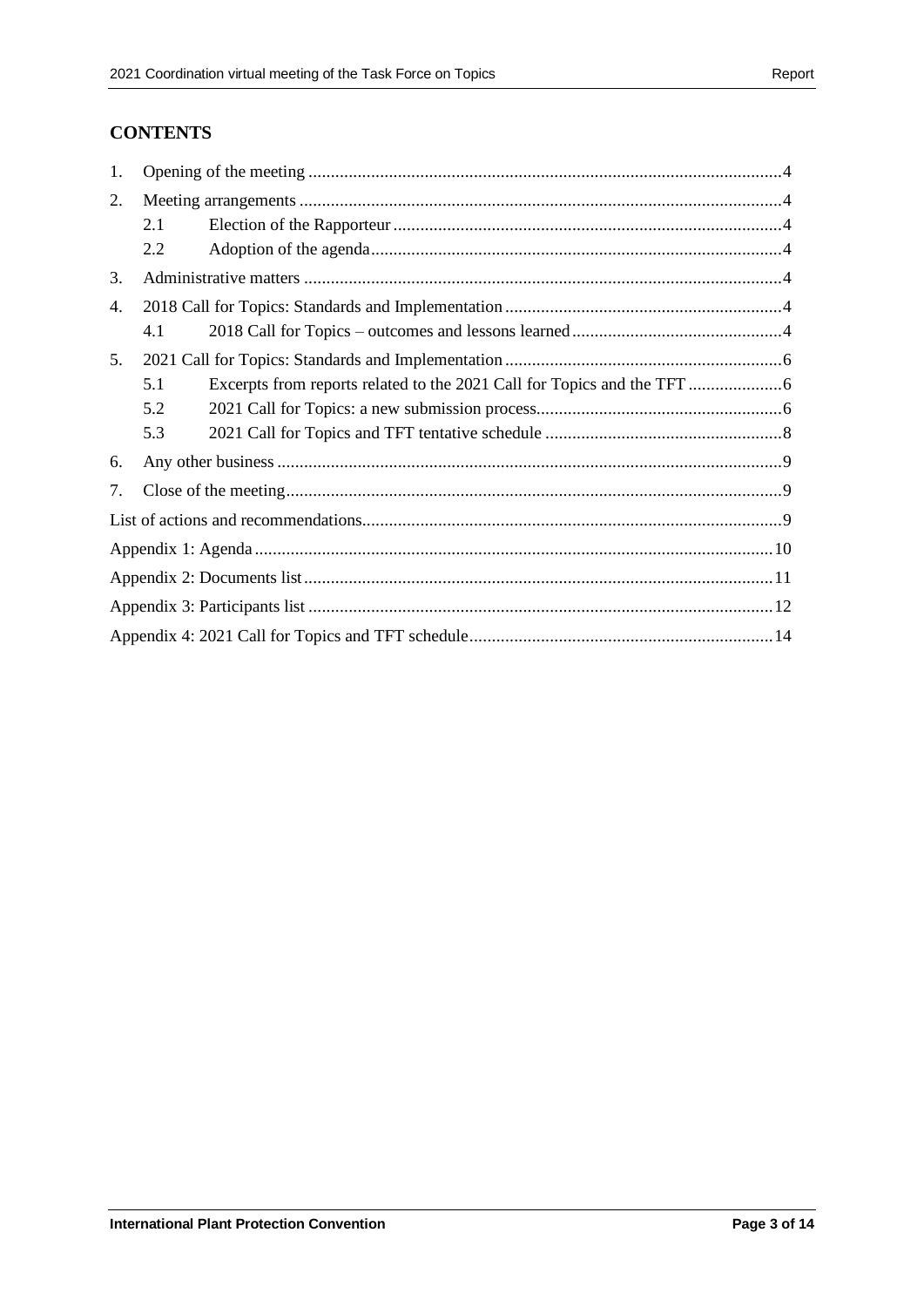#### <span id="page-3-0"></span>**1. Opening of the meeting**

- *[1]* The IPPC Secretariat (hereafter referred to as "Secretariat") opened the 2021 Coordination virtual meeting of the Task Force on Topics (TFT) on behalf of the Secretariat and welcomed all participants.
- *[2]* Due to the connection issues of the TFT Chairperson (Ms Marica GATT), the TFT elected Mr Steve CÔTE (Canada) as the TFT Chairperson for this meeting.

#### <span id="page-3-1"></span>**2. Meeting arrangements**

#### <span id="page-3-2"></span>**2.1 Election of the Rapporteur**

*[3]* The TFT elected Mr Lalith Bandula KUMARASINGHE (New Zealand) as Rapporteur.

#### <span id="page-3-3"></span>**2.2 Adoption of the agenda**

*[4]* The TFT adopted the Agenda (Appendix 1).

#### <span id="page-3-4"></span>**3. Administrative matters**

*[5]* The Secretariat introduced the documents list (Appendix 2) and the participants list (Appendix 3). The Secretariat invited participants to notify the Secretariat of any information that required updating in the participants list or was missing from it.

#### <span id="page-3-5"></span>**4. 2018 Call for Topics: Standards and Implementation**

#### <span id="page-3-6"></span>**4.1 2018 Call for Topics – outcomes and lessons learned**

- *[6]* The Secretariat delivered a presentation on the outcomes and lessons learned from the 2018 Call for Topics. The Secretariat provided background information on the Call for Topics process agreed by the Commission on Phytosanitary Measures (CPM) at its  $13<sup>th</sup>$  session (2018). The Secretariat also recalled the TFT activities, which led to the adoption by the CPM at its  $14<sup>th</sup>$  session (2019) of 26 topics with adjustments.
- [7] In addition, the Secretariat presented papers relevant to the lessons learned<sup>1</sup>, where:
	- several submissions with insufficient information were identified;
	- involvement of TPDP in technical evaluation of the Diagnostic Protocols (DPs) was suggested;
	- importance of collaboration was emphasized;
	- alternative material to better address the identified issue were recommended;
	- resubmitting a strengthened proposal for the next Call was encouraged.
- *[8]* Among other issues, the Secretariat noted that the new review process for Call for Topics worked well and that the lessons learned can be integrated. The Secretariat also highlighted that the TFT Terms of Reference and Rules of Procedure (Tor and RoP) should be reviewed and how to present prioritized topics after adoption by CPM should be considered.
- *[9]* One TFT member noted that one of the most challenging issues for the TFT in the past was the topics submissions themselves. He stressed that the submissions were sometimes hard to understand due to the unclear aim or lack of explanation of why a topic was proposed. Hence, he noted that the challenge ahead would be to get complete information from countries submitting proposals for new topics. He also supported the training in the regional workshops (RWs), even though they will probably take place near the deadline for the Call for Topics.
- *[10]* The Secretariat confirmed that a presentation on the Call for Topics was made last year at the RWs to help contracting parties (CPs) prepare the topic submissions.

<sup>1</sup> [2019-01 TFT meeting report;](https://www.ippc.int/en/publications/86978/) [CPM 2019/22;](https://www.ippc.int/en/publications/86974/) [CPM 2019/23.](https://www.ippc.int/en/publications/86952/)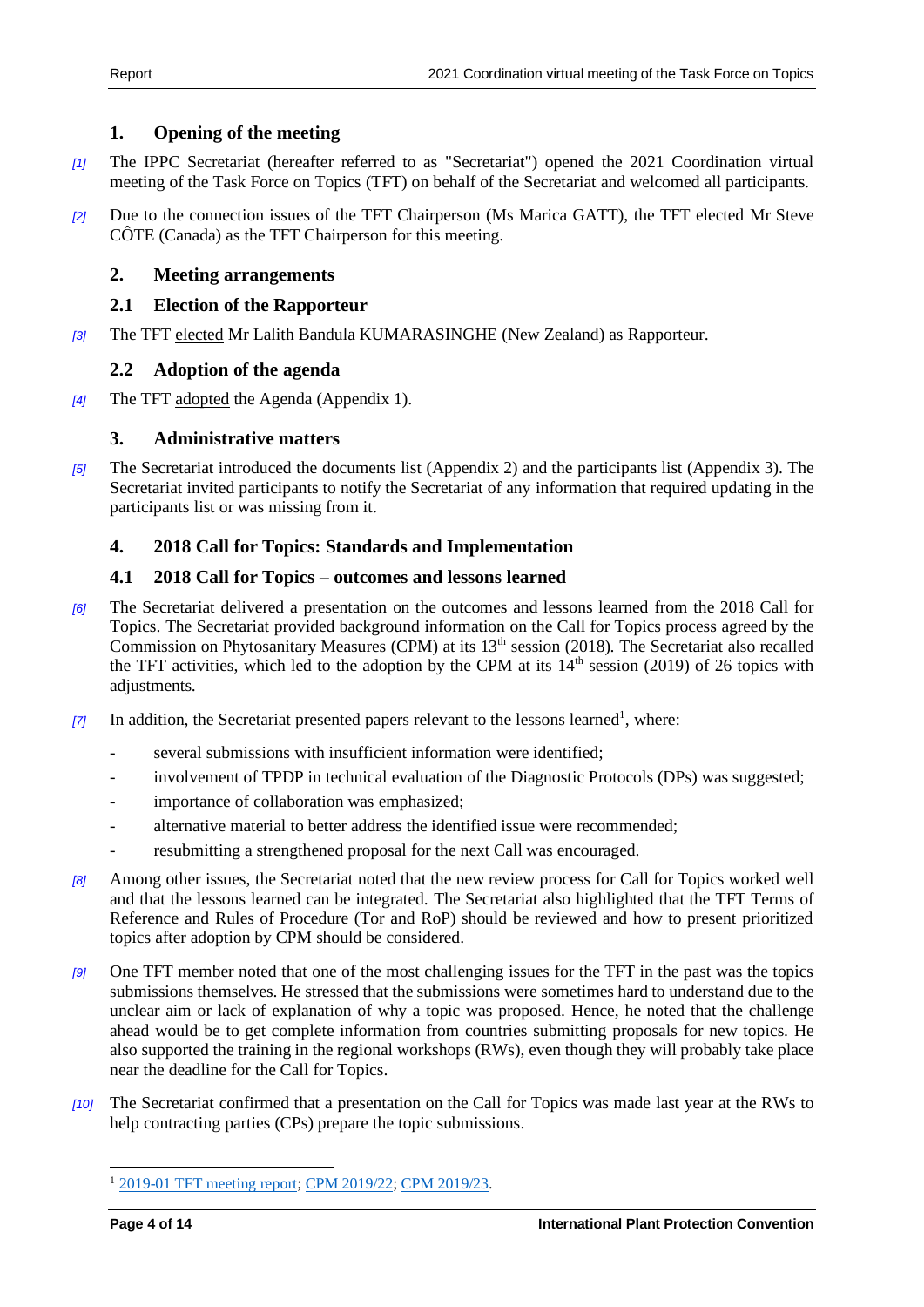- *[11]* One TFT member wanted to clarify whether the TFT members had to go back to the submitting CPs or regional plant protection organizations (RPPOs) to seek clarifications when specific submissions were unclear.
- *[12]* The Secretariat explained that it contacted these submitters in cases where information in the submission was omitted, but sometimes the submitters did not respond, which led to the lack of information in these submissions.
- *[13]* Another TFT member wanted to clarify whether the submission scores assigned to each of the topics were made by the TFT members individually or whether the TFT members compared their notes and then agreed.
- *[14]* The Secretariat explained that each submission was scored from 0 to 5. During the pre-assessment, each TFT member reviewed the submissions assigned to them, presented their review results, and proposed a score to the other TFT members. Subsequently, the TFT also scored each submission from 0 to 5 based on discussions during the TFT meeting and used this information to determine the proposed priority.
- *[15]* One TFT member suggested refining the process by adding a pre-assessment stage and a stage where the Secretariat contacts submitters for additional information if needed. **[\(1\)](#page-8-3)**
- *[16]* The Secretariat recalled the issues they had in the past, particularly with e-Commerce, because it was submitted as a topic for a standard and a guide, without sufficient information. As a result, the Secretariat had to come back to the submitter several times, but the guidance remained unclear. Hence, the Secretariat and TFT suggested that this submission not go to the CPM, but it was still referred to the CPM, where the CPM reviewed this topic and added it to the list of topics.
- *[17]* Another TFT member suggested adding a one-page explanatory annex to the form, explaining how to complete it and what is expected from the submitter for each field in the submission to address the issues with incomplete information or information that is not pertinent to what is expected from the submitters. He noted that although training is provided during the RWs, the submitters may not always attend. Hence, he pointed out that providing a short description of each form's fields explaining to the submitter what is expected from them may partially address the issue.
- *[18]* One more TFT member asked if there are venues other than the RWs where the CPs or RPPOs as potential submitters could learn more about the process and the best approach for submitting topic proposals that meet the criteria that the TFT will use in evaluating them. He noted that some countries do not necessarily participate in the RWs, and the 2021 RWs will be held virtually due to the COVID-19 pandemic.
- *[19]* The Secretariat noted that the training for Call for Topics only takes place during the RWs and suggested conducting a webinar or training session covering different time zones to address this issue. The Secretariat also reminded the TFT members that there are CPM Bureau, SC, and IC members in all regions and suggested adding in the Call text that if countries need assistance, they can ask for help from their respective members. **[\(2\)](#page-8-4)**
- *[20]* One TFT member suggested that it is important to have short written explanations of what information should be included in each field of the submission forms.
- *[21]* Another TFT member agreed but highlighted the importance of having a multi-pronged approach. First, he suggested that there should be short written guidance on completing each field in the submission forms. Second, he also suggested that the SC and IC members should also support submissions in their regions. Finally, he indicated supporting having the SC and IC members involved in helping countries prepare topic submissions.
- *[22]* Another TFT member also proposed a one-hour webinar on Call for Topics.
- *[23]* The Secretariat recalled a Regional Training on procedures for the IPPC Call for Topics: Standards and Implementation conducted in collaboration with the FAO Regional Office for Europe and Central Asia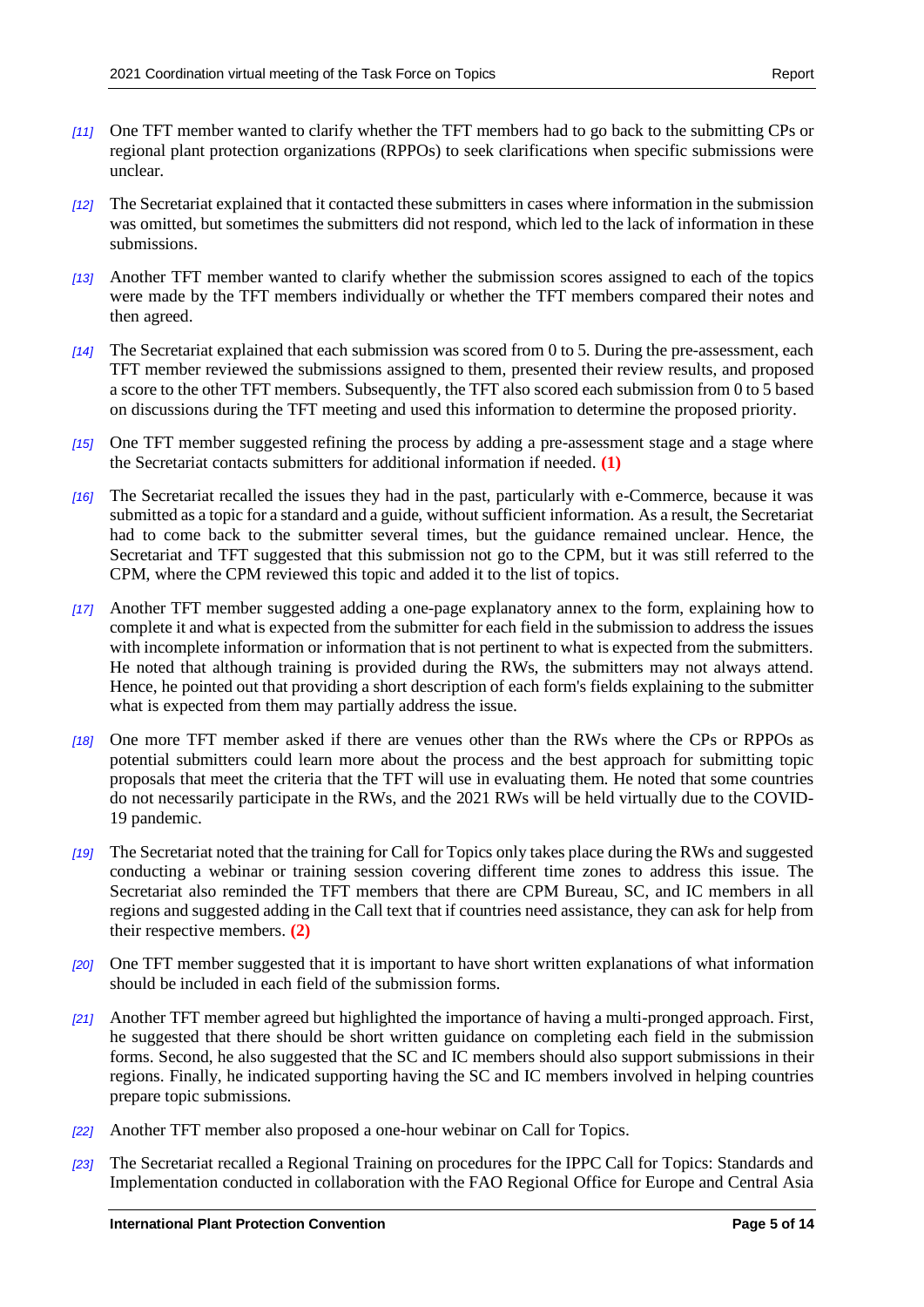(FAO REU) and supported exploring similar opportunities in the future. The Secretariat also noted that the RPPOs discussed the Call for Topics during the 2021 technical consultation and considered how they could work together and collaborate in submitting topics where they are trying to coordinate and help get interregional support for topics. In this regard, the Secretariat suggested involving the RPPOs.

- *[24]* The Secretariat also suggested the NPPOs arrange internal consultations to gather proposals, as the requirement is that the submissions come from the IPPC Official Contact Points (OCPs).
- *[25]* One TFT member emphasized the importance of early involvement of the relevant stakeholders in the Call for Topics process to address any weak and inadequate information presented in the proposed submissions.
- *[26]* The TFT Chairperson noted that if the CPs or RPPOs could seek clarification on the submission process from their SC, IC, and CPM Bureau representatives, it will provide an opportunity to address potential deficiencies before the topic is submitted leading to a better topic submission.
- *[27]* One TFT member reiterated that early engagement is a collaborative effort where the SC, IC, and TFT members can work together within their respective NPPOs or regions to remind countries of the importance of submitting good topic proposals.
- *[28]* The Secretariat reminded that it also pre-screens the submitted topic proposals, and if they are not complete, will send them back to submitters for further clarification. The Secretariat also offered to hold a webinar in June to present the process and remind people to coordinate within the NPPO or with other NPPOs to obtain support for proposals. **[\(3\)](#page-8-5)**

#### <span id="page-5-0"></span>**5. 2021 Call for Topics: Standards and Implementation**

#### <span id="page-5-1"></span>**5.1 Excerpts from reports related to the 2021 Call for Topics and the TFT**

[29] The Secretariat presented the paper on this agenda item<sup>2</sup>, which contains edited extracts of discussion points from the reports relevant to the 2021 Call for Topics and the TFT, sorted chronologically.

#### <span id="page-5-2"></span>**5.2 2021 Call for Topics: a new submission process**

- [30] The Secretariat delivered a presentation<sup>3</sup> on the new submission process for the 2021 Call for Topics. First, the Secretariat explained the challenges of the Call for Topics, where the incorrect form completion, along with the human factor, can lead to weak topic submission resulting in time loss for all relevant stakeholders. To address these issues and facilitate the submission of the topics, the Secretariat introduced a new submission format – the online submission forms that allow CPs to submit their topics through the OCPs, as well as RPPOs, while meeting all the mandatory criteria set forth by the CPM. The Secretariat also noted that these forms allow navigation between pages and refresh them without losing the submission progress.
- *[31]* The Secretariat also demonstrated the system established by the Secretariat, where the form submission process involves the email address verification and emailing of the automated confirmation emails to the submitters once the online form is completed.
- *[32]* The Secretariat provided the following benefits of using the system and the online submission forms:
	- the system has been elaborated within the Microsoft Office 365 environment;
	- the online submission forms ensure no missing entries in the mandatory sections of the submission;
	- the system speeds up the processes and reduces the probability of making mistakes;
	- the system allows to work with a single accurate document without losing its formatting;

<sup>2</sup> 04\_TFT\_Tel\_2021\_Apr.

<sup>&</sup>lt;sup>3</sup> Microsoft Sway presentation.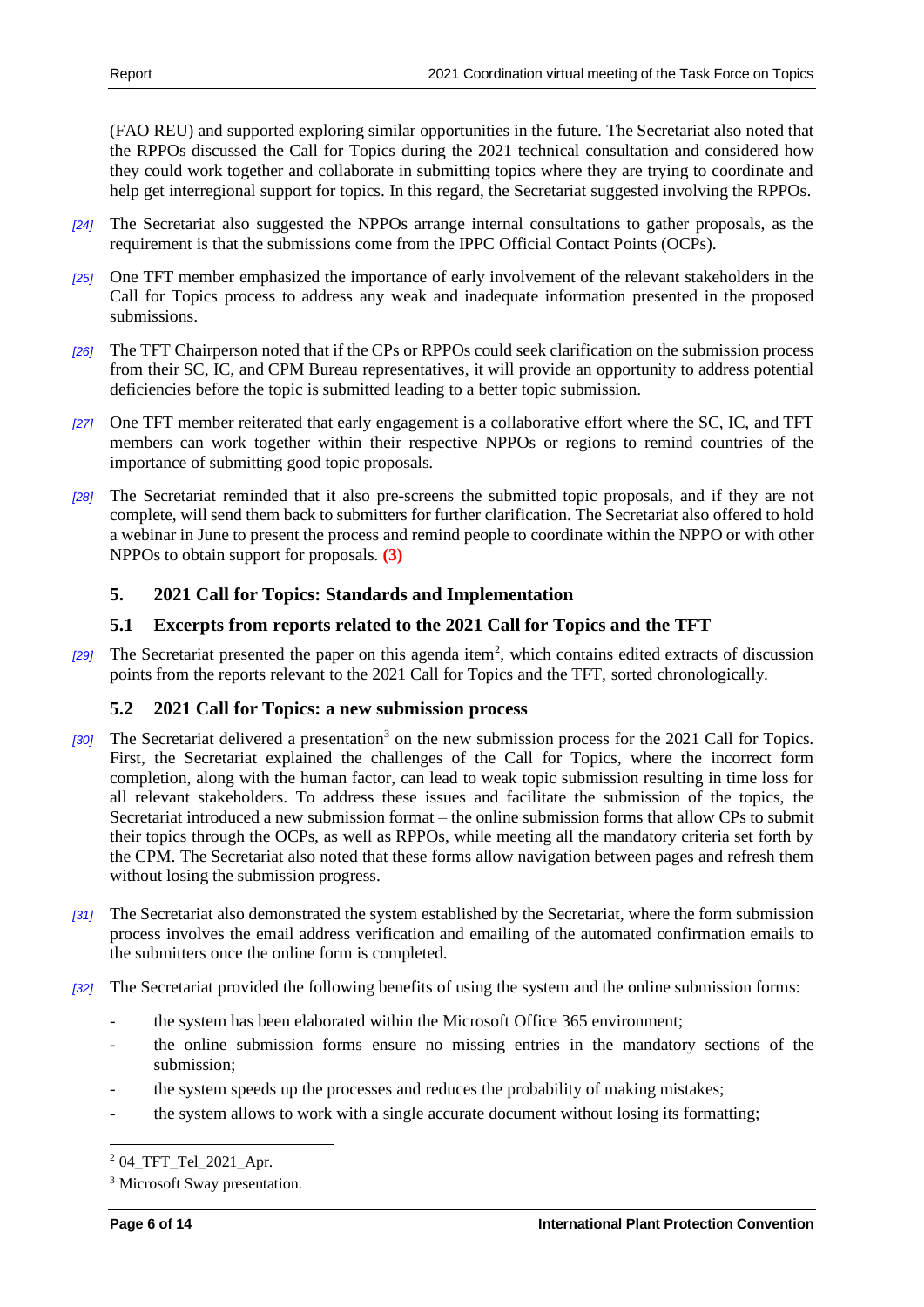- the system reduces the workload on the OCPs, TFT, Secretariat and allows providing statistics.
- *[33]* The Secretariat also presented alternative ways of using the online submission forms for other tasks, such as the checklist for preliminary assessment sheet for TFT for individual topics, prepared to reduce the burden on the TFT during the pre-screening of submitted topic proposals.
- *[34]* The Secretariat answered the frequently asked questions where:
	- the links to the online submission forms will be available on the "Call for Topics: Standards and Implementation" webpage of the International Phytosanitary Portal  $(IPP)^4$ ;
	- document format of the online submission forms will be available on the IPP to help prepare the submission in advance;
	- the relevant documents can be attached in response to the automated email sent to the submitter;
	- in case the OCP or the RPPO wishes to submit a form from a different email address, they should notify the Secretariat with a request to grant permission to submit the online submission form;
	- in case all available means to solve problems are exhausted, the Secretariat will send the forms in Word format.
- *[35]* The TFT Chairperson noted that depending on the complexity of the submission, some CPs may start completing the information and may not be necessarily able to complete the submission package at one time, and he asked if the submitter could return to the form if it is partially filled out.
- *[36]* The Secretariat explained that it is possible to return to the form if it is partially completed if the submitter does not close the browser and uses its latest version.
- *[37]* One TFT member noted that the NPPOs must complete the form and not leave any fields without having the information provided, while at the same time, this will be a good way to minimize errors in filling in the form. He also suggested that in the beginning, in terms of countries' capabilities, it will be helpful to have both systems working in parallel, being able for some countries to use the old method to submit topics, but at the same time being able to do it in the new process, at least until the CPs and RPPOs get involved or familiar with this new system.
- *[38]* The Secretariat reminded that all instructions on how the system works and how to submit the topic proposal will be posted on the IPP, and the CPs and RPPOs will have the document format of the online submission forms. It also reminded that this system will be presented in the webinar so that CPs and RPPOs can become familiar with it. **[\(4\)](#page-8-6)**
- *[39]* One TFT member noted that there are subtitles where some instructions can be inserted under each of the fields in the submission form and asked if it is possible to insert several paragraphs to indicate what is expected of the submitters. He also noted that the database where the submissions are stored is an Excel spreadsheet and asked if it is possible to back them up or automatically generate document format if something happens.
- *[40]* The Secretariat explained that both the submitter and the Secretariat can print or save the completed submission form, as all submissions are initially stored in the Microsoft Forms cloud. It also noted that the Excel spreadsheet is held in the Microsoft Teams cloud and will be backed up daily.
- *[41]* The TFT Chairperson supported the idea that there should be instructions under each field to tell applicants what detailed information is required in each of those fields. **[\(5\)](#page-8-7)**
- *[42]* One TFT member asked if more than one person can work on the online submission form simultaneously and review the information, as it is crucial for the NPPOs or RPPOs to work outside of the presented process before submitting the topic.

<sup>&</sup>lt;sup>4</sup> Call for Topics: Standards and Implementation: [https://www.ippc.int/en/core-activities/standards-and](https://www.ippc.int/en/core-activities/standards-and-implementation/call-for-topics-standards-and-implementation/)[implementation/call-for-topics-standards-and-implementation/.](https://www.ippc.int/en/core-activities/standards-and-implementation/call-for-topics-standards-and-implementation/)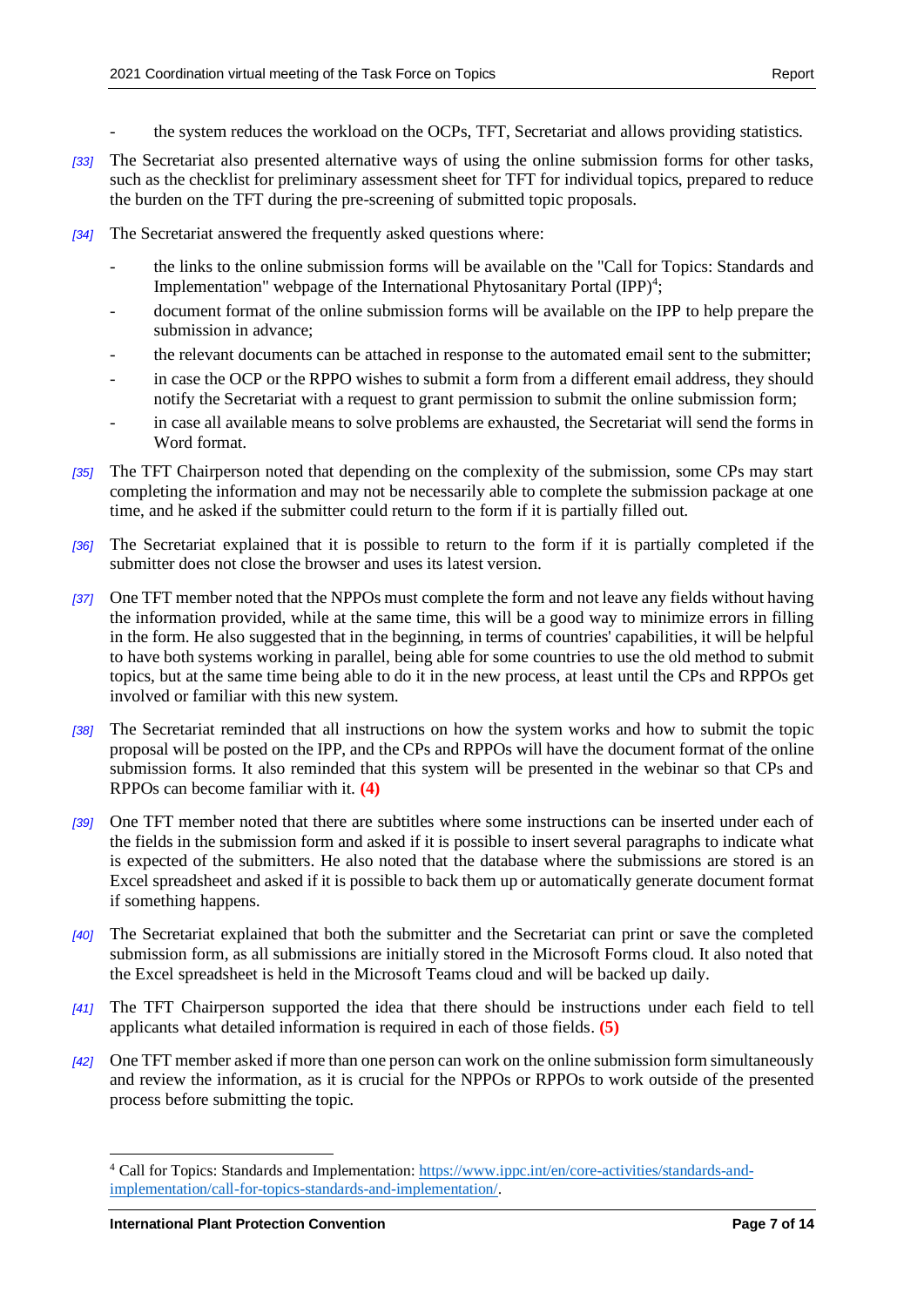- *[43]* The Secretariat explained that the online submission forms are identical to the submission templates, and if there is a need to provide more details or explanations in the online submission forms, this should also be done to the submission templates. The Secretariat noted that the Word submission templates contain only a few explanations, and if there is a need to elaborate on it, the TFT will be asked to think about what needs to be added. The Secretariat also stressed that only one person can complete and submit the online submission forms from one computer, making it impossible to exchange them within the NPPO. As a solution, the Secretariat suggested that the NPPO explore a different data collection process. It also confirmed that the document format of the online submission forms will be available on the IPP for the NPPOs or RPPOs. **[\(6\)](#page-8-8)**
- *[44]* The TFT Chairperson proposed to share the online submission forms with the TFT for a week to provide final comments and additional clarification on what the different fields should reflect. **[\(7\)](#page-8-9)**
- *[45]* One TFT member recalled that during the 2018 Call for Topics, it was possible to attach additional documents or references with submission templates. She asked if such an option could be provided when submitting the online submission forms.
- *[46]* The Secretariat explained that the relevant documents can be attached in reply to the automated email sent to the submitter after submitting the forms, requesting that any supporting documents be sent. It also stressed the importance of all the OCPs and RPPOs having up-to-date email addresses, as the system will utilize the provided email addresses for feedback to OCPs and RPPOs. Furthermore, the Secretariat will encourage countries to use the online submission forms while allowing them to use submission templates. It also noted that reliable statistics at the end will be beneficial to the TFT.
- *[47]* The TFT Chairperson supported keeping the submission templates given that it is a transition period, moving from the old format to the new online submission process, which will broadly provide people with some reference point if they are more comfortable with the old way of submitting, and it will allow everything to be copied. He also proposed the Secretariat handle that by copy-pasting information into the online submission process to make it easier for TFT when evaluating proposals. **[\(8\)](#page-8-10)**
- *[48]* The Secretariat noted that once the submission is received, it will be checked for missing information, and the submitter contacted if necessary. If completed, the Secretariat will immediately insert it into the system so that everything can be put together. The Secretariat also noted that even with an unstable internet connection, it is possible to work with the online submission form, and once connectivity is restored, it will be possible to submit the online form.

#### <span id="page-7-0"></span>**5.3 2021 Call for Topics and TFT tentative schedule**

- [49] The Secretariat presented the paper<sup>5</sup>, which contains the tentative schedule for the 2021 Call for Topics and the TFT activities (Appendix 4).
- *[50]* The TFT supported the proposed timeline and noted that extending the deadline for topic submissions (15 September 2021) shortens the TFT's time to review and analyze proposals from countries but will allow training to be presented during the RWs at the end of the Call for Topics, which will still help countries submit topics.
- *[51]* The TFT Chairperson asked if a preliminary report would be presented at the CPM Bureau meeting with submissions brought forward. He noted that this is not part of the process, but he also asked if the Secretariat provides a verbal update on the work done when the Call for Topics closes.
- *[52]* The Secretariat recalled that TFT Chairperson could update how many submissions have been received and how many of them are standards or implementations during CPM Bureau meetings. The Secretariat reminded that the TFT final recommendations will go to the CPM and the CPM Bureau will also review and provide input to the paper for CPM. Hence, it recommended that the TFT meeting occur 4-8 October 2021, where the TFT will review, analyze, discuss, and prepare the first recommendations to be

 $5$  05 TFT Tel 2021 Apr.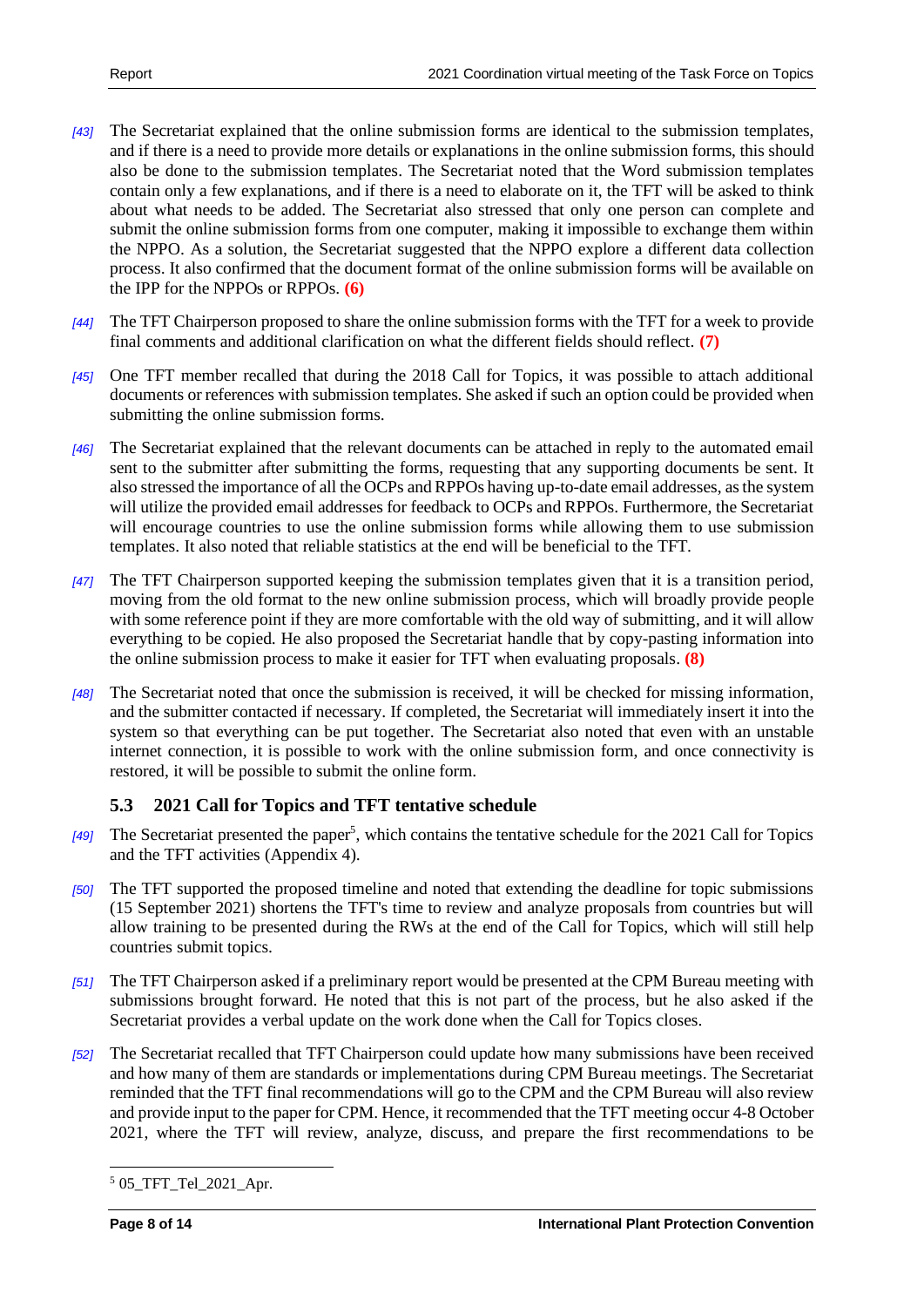presented to the SC and IC. The Secretariat also recommended that TFT members reserve time for a second meeting (16 December 2021, finalize the comments), where the TFT will consider inputs from the SC and IC. **[\(9\)](#page-8-11)**

#### <span id="page-8-0"></span>**6. Any other business**

*[53]* There was no other business.

#### <span id="page-8-1"></span>**7. Close of the meeting**

*[54]* The TFT Chairperson thanked all participants for their contributions and closed the meeting.

#### <span id="page-8-2"></span>**List of actions and recommendations**

- <span id="page-8-11"></span><span id="page-8-10"></span><span id="page-8-9"></span><span id="page-8-8"></span><span id="page-8-7"></span><span id="page-8-6"></span><span id="page-8-5"></span><span id="page-8-4"></span><span id="page-8-3"></span>*[55]* The TFT and the Secretariat agreed to:
	- (1) *add* to the process chart a pre-assessment stage and a stage where the Secretariat contacts submitters for additional information if needed;
	- (2) *add* the information on the IPP that CPs can contact their respective RPPO, CPM Bureau, SC, and IC members if they need assistance in preparing a submission for the Call for Topics;
	- (3) *hold* the webinar in June 2021 to present the Call for Topics process and remind people to coordinate within their NPPO and with other NPPOs to get support for proposals;
	- (4) *add* the instructions on the IPP on how the system works and how to submit the topic proposal, where the CPs and RPPOs will have the document format of the online submission forms:
	- (5) *ensure* that the instructions in the subtitles under each of the fields of the online submission forms indicate the type of information expected from the submitters;
	- (6) *post* on the IPP the document format of the online submission forms for the NPPOs or RPPOs to circulate and ask for the inputs before submitting the form;
	- (7) *share* the online submission forms with the TFT for a week so that they may review them and provide specific comments by 30 April 2021;
	- (8) *endorse* the use of the online submission forms and encourage using them with indication that the submission templates will still be available on request;
	- (9) *agree* on the proposed tentative schedule (Appendix 4), possibly adding additional days to the TFT meeting to prepare final recommendations to the CPM-16, if needed, with intersession work via email in early 2022.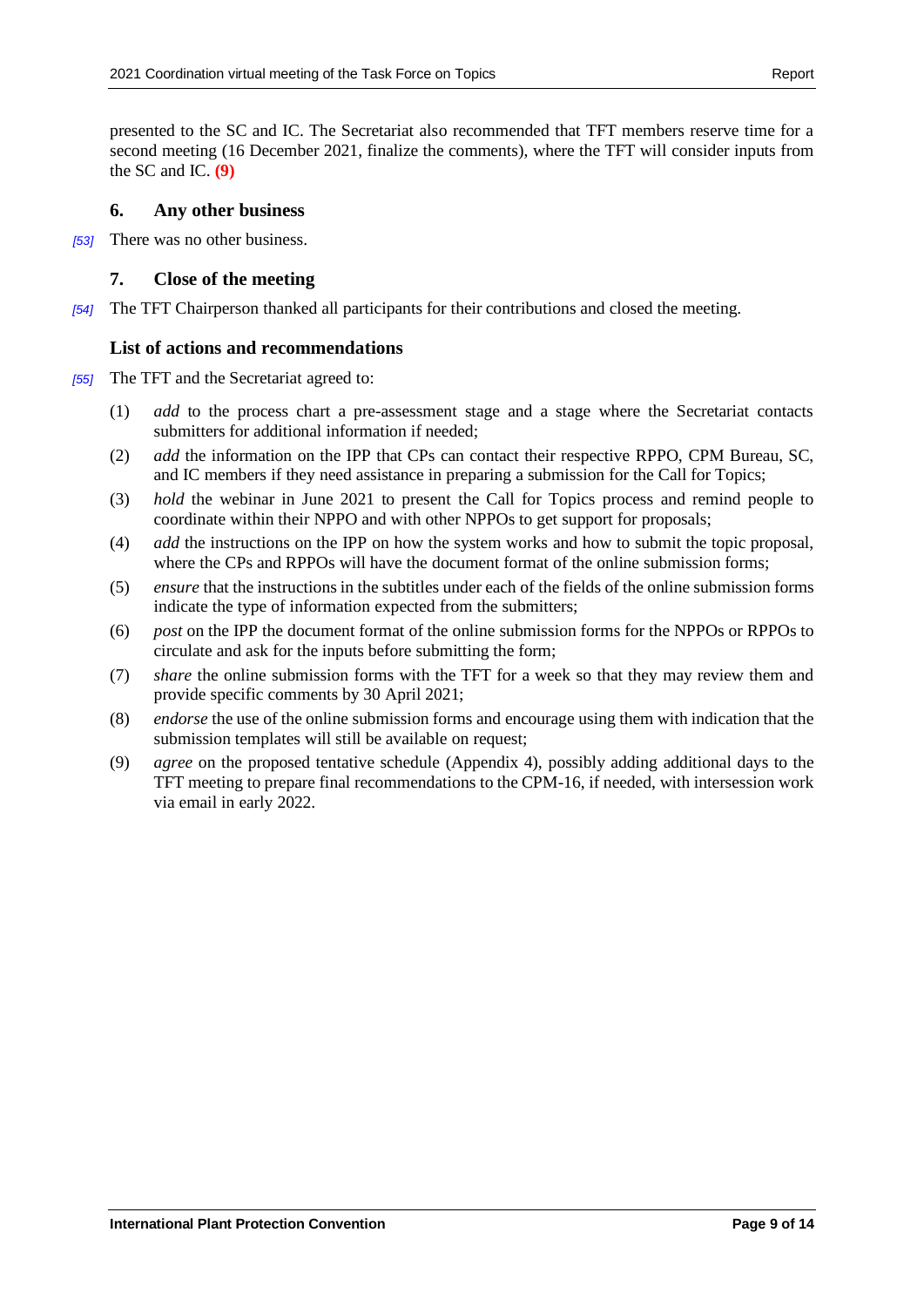## <span id="page-9-0"></span>**Appendix 1: Agenda**

| N    | Agenda item                                                              | Document number / link                                      | <b>Presenter / IPPC</b><br><b>Secretariat support</b>       |  |
|------|--------------------------------------------------------------------------|-------------------------------------------------------------|-------------------------------------------------------------|--|
|      | Opening of the meeting                                                   |                                                             |                                                             |  |
| 1.   | By the IPPC Secretariat                                                  |                                                             | MOREIRA (OiC for<br>SSU daily matters)<br>LARSON (IFU Lead) |  |
|      | By the Task Force on Topics Chairperson                                  | <b>GATT (Chairperson)</b>                                   |                                                             |  |
| 2.   | <b>Meeting Arrangements</b>                                              |                                                             |                                                             |  |
| 2.1. | Election of the Rapporteur                                               |                                                             | Chairperson                                                 |  |
| 2.2. | Adoption of the Agenda                                                   | 01_TFT_Tel_2021_Apr                                         | Chairperson                                                 |  |
| 3.   | <b>Administrative Matters</b>                                            |                                                             |                                                             |  |
| 3.1. | Documents list                                                           | 02_TFT_Tel_2021_Apr                                         | <b>MUSHEGYAN</b>                                            |  |
| 3.2. | Participants list                                                        | 03_TFT_Tel_2021_Apr<br>(TFT membership)                     | <b>MUSHEGYAN</b>                                            |  |
| 4.   | 2018 Call for Topics: Standards and Implementation                       |                                                             |                                                             |  |
| 4.1. | 2018 Call for Topics - outcomes and lessons<br>learned                   | 2019-01 TFT meeting<br>report<br>CPM 2019/22<br>CPM 2019/23 | YAMAMOTO                                                    |  |
| 5.   | 2021 Call for Topics: Standards and Implementation                       |                                                             |                                                             |  |
| 5.1. | Excerpts from reports related to the 2021 Call for<br>Topics and the TFT | 04_TFT_Tel_2021_Apr                                         |                                                             |  |
| 5.2. | 2021 Call for Topics: a new submission process                           | Microsoft Sway<br>presentation                              | <b>MUSHEGYAN</b>                                            |  |
| 5.3. | 2021 Call for Topics and TFT tentative schedule                          | 05_TFT_Tel_2021_Apr                                         |                                                             |  |
| 6.   | Any other business                                                       |                                                             | Chairperson                                                 |  |
| 7.   | <b>Close of the meeting</b>                                              |                                                             | Chairperson                                                 |  |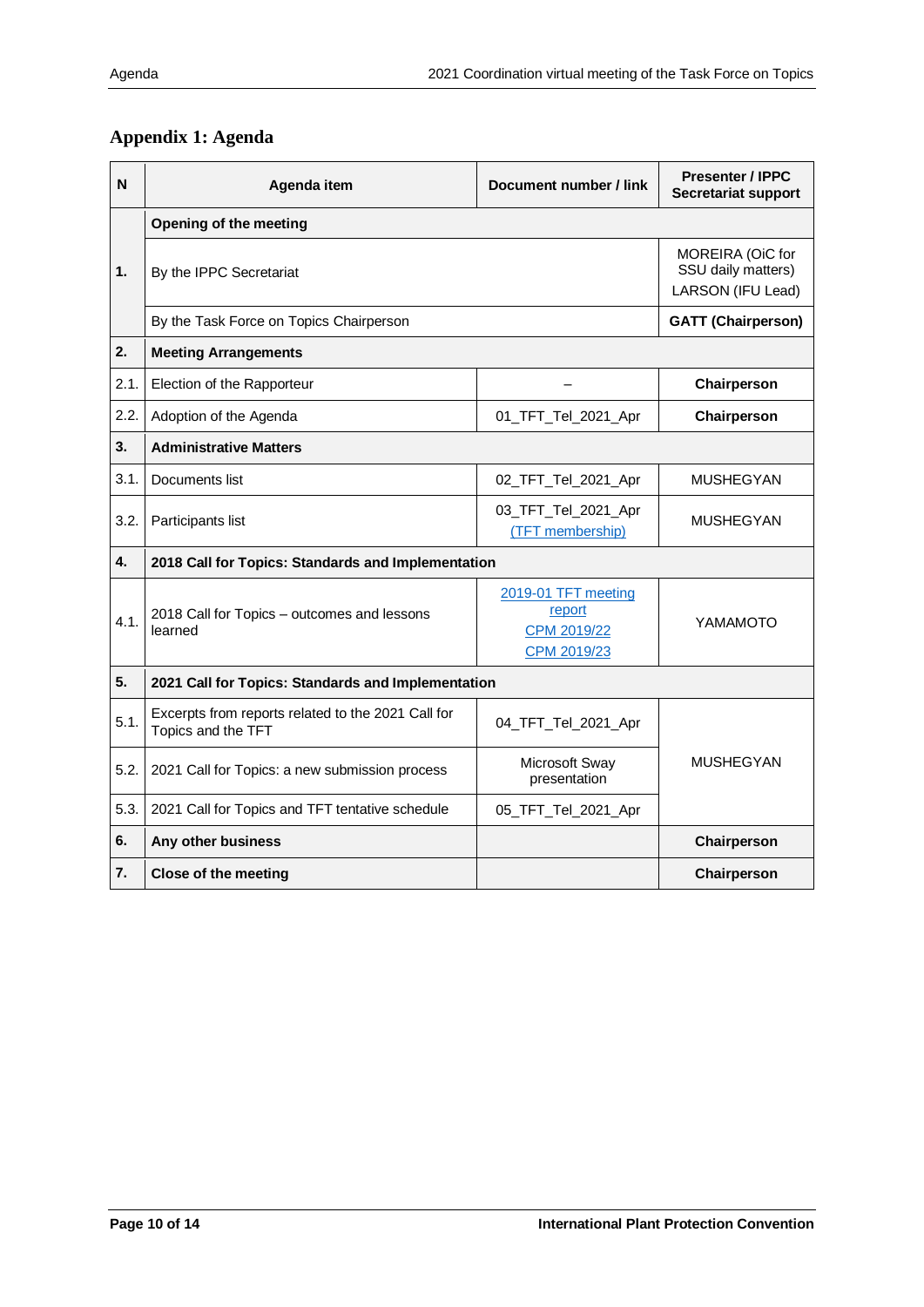## <span id="page-10-0"></span>**Appendix 2: Documents list**

| <b>DOCUMENT NO.</b>      | <b>AGENDA ITEM</b> | <b>DOCUMENT TITLE</b>                                                    | DATE POSTED/<br><b>DISTRIBUTED</b> |  |  |
|--------------------------|--------------------|--------------------------------------------------------------------------|------------------------------------|--|--|
| <b>Meeting documents</b> |                    |                                                                          |                                    |  |  |
| 01_TFT_Tel_2021_Apr      | 2.2                | Agenda                                                                   | 2021-04-12                         |  |  |
| 02_TFT_Tel_2021_Apr      | 3.1                | Documents list                                                           | 2021-04-12                         |  |  |
| 03_TFT_Tel_2021_Apr      | 3.2                | Participants list                                                        | 2021-04-12                         |  |  |
| 04_TFT_Tel_2021_Apr      | 5.1                | Excerpts from reports related to the 2021<br>Call for Topics and the TFT | 2021-04-13                         |  |  |
| 05_TFT_Tel_2021_Apr      | 5.3                | 2021 Call for Topics and TFT tentative<br>schedule                       | 2021-04-14                         |  |  |

#### **Documents links** (presented in the order of the agenda items)

| Links                                                                                                                                                                                       | Agenda item | <b>Document link</b>       |
|---------------------------------------------------------------------------------------------------------------------------------------------------------------------------------------------|-------------|----------------------------|
| Participants list                                                                                                                                                                           | 3.2         | <b>TFT</b> membership      |
| 2019 - Report of the Task Force on<br>Topics virtual Meeting 22 January 2019                                                                                                                | 4.1         | 2019-01 TFT meeting report |
| Task Force on Topics and 2018 Call for<br>Topics: Standards and Implementation -<br>TFT Recommendations to CPM for<br>Submissions for 2018 Call for Topics:<br>Standards and Implementation | 4.1         | CPM 2019/22                |
| Task Force on Topics and 2018 Call for<br>Topics: Standards and Implementation -<br>Impacts and Benefits of The New<br>Procedure for Call for Topics                                        | 4.1         | CPM 2019/23                |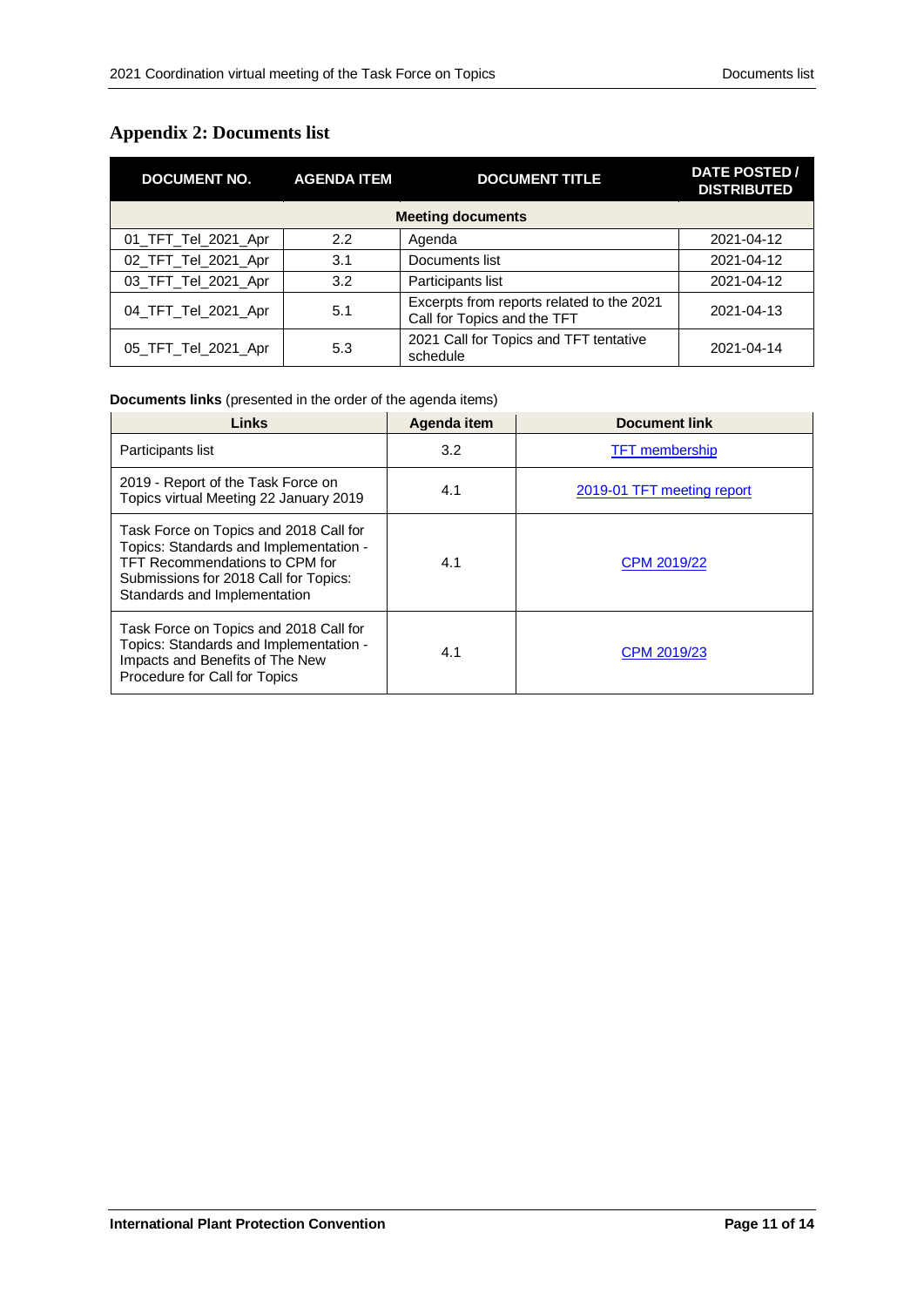| Region /       | Name, mailing address, telephone                 | <b>Email address</b>       | <b>Membership</b>       | Term    |
|----------------|--------------------------------------------------|----------------------------|-------------------------|---------|
| Role           |                                                  |                            | <b>Confirmed</b>        | expires |
| Europe         | <b>Ms Marica GATT</b>                            | marica.gatt@gov.mt         | <b>CPM-13</b>           | 2023    |
| <b>CPM</b>     | Director General (Veterinary and                 |                            | (2018)                  |         |
| Bureau         | Phytosanitary Division)                          |                            | <b>CPM-15</b>           |         |
| member         | (VPRD), Abettori Street, Albertown,              |                            | (2021)                  |         |
|                | Marsa                                            |                            |                         |         |
| <b>TFT</b>     | HRS 1123,                                        |                            | $2nd$ term /            |         |
| Chairperson    | <b>MALTA</b>                                     |                            | 2 years                 |         |
|                | Ph.: (+356) 2292522                              |                            |                         |         |
|                | Mob.: (+356) 99421791                            |                            |                         |         |
| Latin          | <b>Mr Ezequiel FERRO</b>                         | eferro@senasa.gov.ar       | $CPM-8$                 | 2022    |
| America        | Dirección Nacional de Protección                 |                            | (2013)                  |         |
| and            | Vegetal - SENASA                                 |                            |                         |         |
| Caribbean      | Av.Paeso Colón 315                               |                            | <b>CPM-11</b><br>(2016) |         |
| <b>SC</b>      | C.A. de Buenos Aires                             |                            |                         |         |
| Chairperson    | <b>ARGENTINA</b>                                 |                            | <b>CPM-14</b>           |         |
|                | Tel/Fax: (+5411) 4121-5091                       |                            | (2019)                  |         |
|                |                                                  |                            |                         |         |
|                |                                                  |                            | 3rd term /              |         |
|                |                                                  |                            | 3 years                 |         |
| Latin          | Mr Álvaro SEPÚLVEDA LUQUE                        | alvaro.sepulveda@sag.gob.  | <b>CPM-10</b>           | 2024    |
| America<br>and | Servicio Agrícola y Ganadero                     | cl                         | (2015)                  |         |
| Caribbean      | División de Protección Agrícola y Forestal       |                            | <b>CPM-13</b>           |         |
|                | Av. PresidenteBulnes 140, 4 <sup>th</sup> floor, |                            | (2018)                  |         |
| SC member      | Santiago,                                        |                            |                         |         |
|                | <b>CHILE</b>                                     |                            | <b>CPM-15</b>           |         |
|                | Tel: + 56-2 234 5120                             |                            | (2021)                  |         |
|                |                                                  |                            | $3rd$ term /            |         |
|                |                                                  |                            | 3 years                 |         |
| <b>North</b>   | Mr Steve CÔTE                                    | Steve.Cote@canada.ca       | <b>CPM-15</b>           | 2024    |
| America        | National Manager, International                  |                            | (2021)                  |         |
|                | Phytosanitary Standards                          |                            |                         |         |
| SC member      | Plant Import/Export Division                     |                            | $1st$ term / 3          |         |
|                | 59 Camelot Drive,                                |                            | years                   |         |
|                | Ottawa, Ontario                                  |                            |                         |         |
|                | K1A0Y9                                           |                            |                         |         |
|                | <b>CANADA</b>                                    |                            |                         |         |
|                | Tel: (+1) 613-773-7368                           |                            |                         |         |
|                | Fax: (+1) 613-773-7576                           |                            |                         |         |
| <b>North</b>   | <b>Mr Dominique PELLETIER</b>                    | dominique.pelletier2@canad | $2nd$ term              | 2023    |
| America        |                                                  | a.ca                       | $(2020 - 2023)$         |         |
|                | International Plant Health Standards             |                            |                         |         |
| IC             | Officer                                          |                            |                         |         |
| Chairperson    | Canadian Food Inspection Agency                  |                            |                         |         |
|                | 1400, Merivale Rd, Tower 1, Room 307             |                            |                         |         |
|                | Ottawa, ON, K1A 0Y9                              |                            |                         |         |
|                | <b>CANADA</b>                                    |                            |                         |         |
|                | Tel: 613-773-6492                                |                            |                         |         |
| Africa         | <b>Ms Faith NDUNGE</b>                           | ndungeq@yahoo.com          | $2nd$ term              | 2023    |
|                |                                                  |                            | $(2020 - 2023)$         |         |
| IC member      | Chief Inspector - Trade and Standards            | fndunge@kephis.org         |                         |         |
|                | Office. KEPHIS                                   |                            |                         |         |
|                | P.O. Box 49592, 00100 Nairobi                    |                            |                         |         |
|                | <b>KENYA</b>                                     |                            |                         |         |
|                | Tel: 254 722697674                               |                            |                         |         |
|                |                                                  |                            |                         |         |

## <span id="page-11-0"></span>**Appendix 3: Participants list**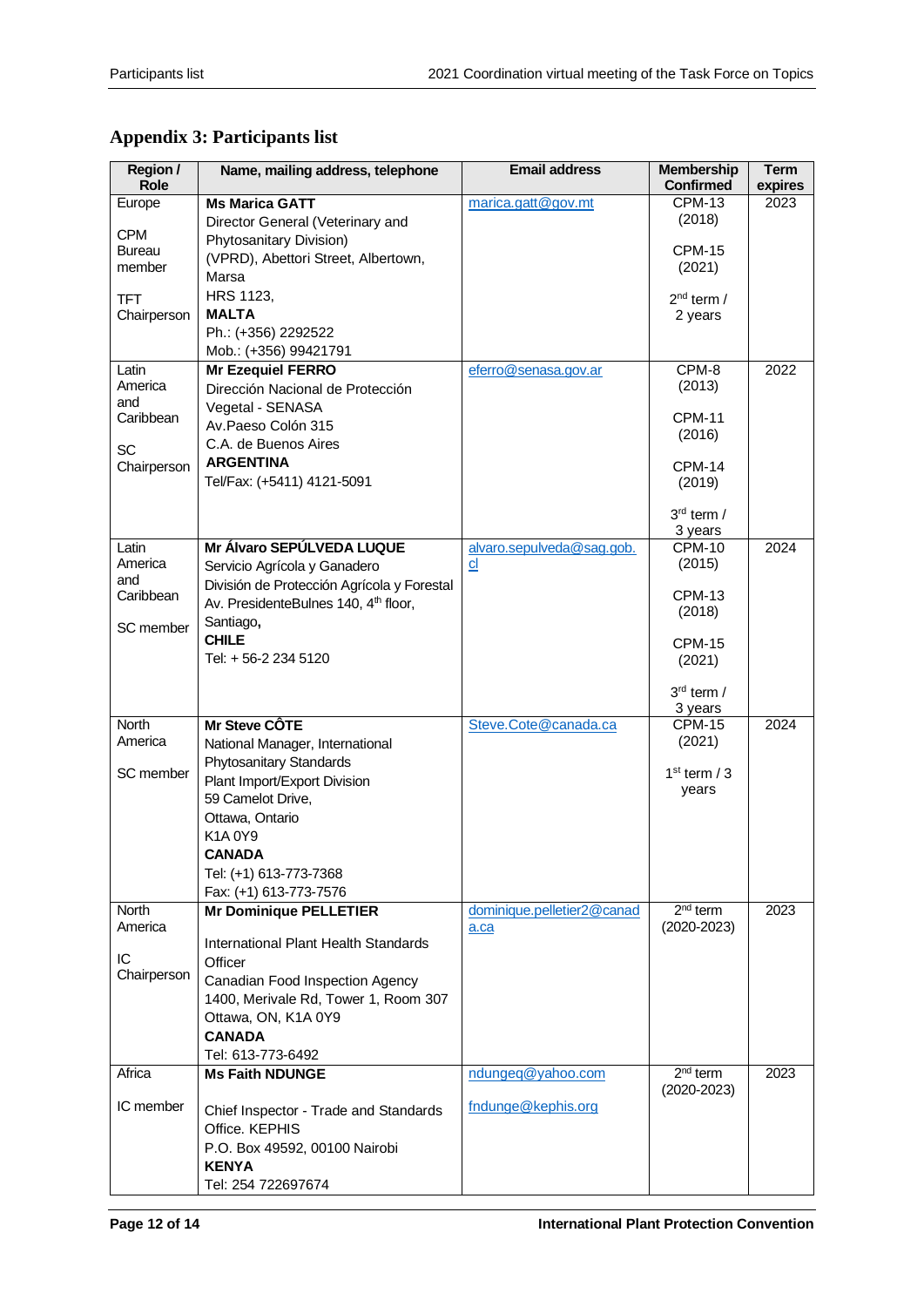| Region /<br><b>Role</b> | Name, mailing address, telephone      | <b>Email address</b>                | <b>Membership</b><br><b>Confirmed</b> | Term<br>expires |
|-------------------------|---------------------------------------|-------------------------------------|---------------------------------------|-----------------|
| Southwest<br>Pacific    | <b>Mr Lalith Bandula KUMARASINGHE</b> | Lalith.kumarasinghe@mpi.g<br>ovt.nz | 1 <sup>st</sup> term<br>(2020-2023)   | 2023            |
|                         |                                       |                                     |                                       |                 |
| IC member               | <b>Plant Health and Environment</b>   |                                     |                                       |                 |
|                         | Laboratory                            |                                     |                                       |                 |
|                         | Diagnostic and Surveillance Services  |                                     |                                       |                 |
|                         | Ministry for Primary Industries       |                                     |                                       |                 |
|                         | 231 Morrin Road, St. Johns. Auckland  |                                     |                                       |                 |
|                         | <b>NFW ZFAI AND</b>                   |                                     |                                       |                 |
|                         | Tel: (64) 9 9095713 Mobile: (64) 29   |                                     |                                       |                 |
|                         | 9095713                               |                                     |                                       |                 |

| <b>IPPC Secretariat</b>                                                  |                                  |  |
|--------------------------------------------------------------------------|----------------------------------|--|
| <b>Ms Adriana MOREIRA</b><br>Standard Setting Officer, OiC for SSU       | Adriana.Moreira@fao.org          |  |
| <b>Mr Artur SHAMILOV</b><br><b>Standard Setting Officer</b>              | Artur.Shamilov@fao.org           |  |
| <b>Ms Alejandra JIMENEZ TABARES</b><br><b>Standard Setting Assistant</b> | Alejandra.JimenezTabares@fao.org |  |
| <b>Ms Aoife CASSIN</b><br><b>Standard Setting Associate</b>              | Aoife.Cassin@fao.org             |  |
| <b>Ms.Janka KISS</b><br><b>Standard Setting Associate</b>                | Janka.Kiss@fao.org               |  |
| <b>Mr Edgar MUSHEGYAN</b><br><b>Standard Setting Associate</b>           | Edgar.Mushegyan@fao.org          |  |
| <b>Mr Brent LARSON</b><br>Implementation and Facilitation Unit Lead      | Brent.Larson@fao.org             |  |
| <b>Ms Masumi YAMAMOTO</b><br>Implementation Facilitation Officer         | Masumi. Yamamoto@fao.org         |  |
| <b>Ms Barbara PETERSON</b><br>Implementation Facilitation Officer        | Barbara.Peterson@fao.org         |  |